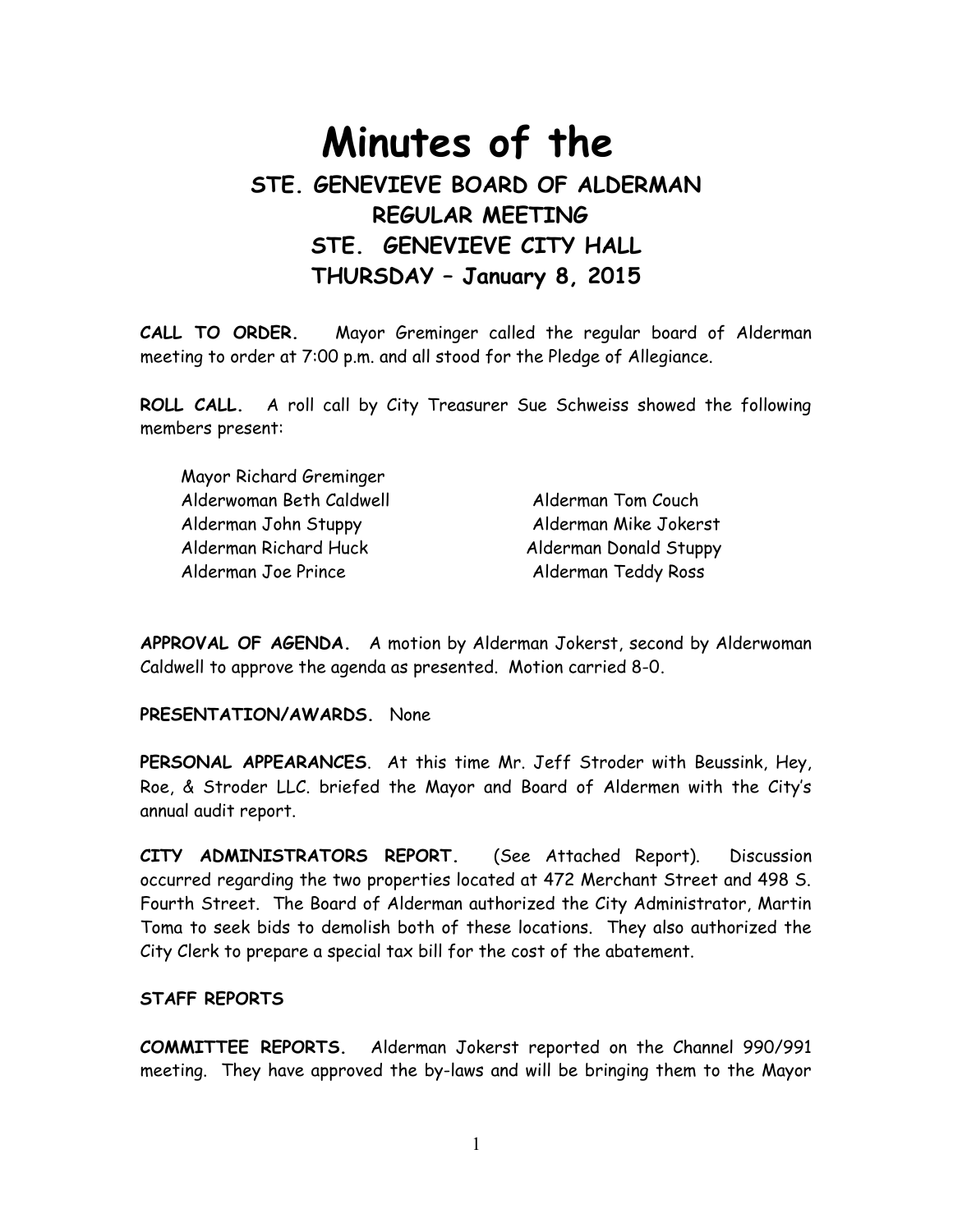and Board of Aldermen for final approval. Mayor Greminger stated that at the next meeting he will make two appointments to the Channel 990/991 Board.

#### **CONSENT AGENDA.**

**Minutes Board of Aldermen Regular Session – December 11, 2014.** A motion by Alderman Couch, second by Alderwoman Caldwell to approve the minutes of the Ste. Genevieve Board of Aldermen Meeting from December 11, 2014. Motion carried 8-0.

**Minutes Board of Aldermen Closed Session – December 11, 2014.** A motion by Alderman Couch, second by Alderwoman Caldwell to approve the minutes of the Ste. Genevieve Board of Aldermen Closed Session from December 11, 2014. Motion carried 8-0

**RESOLUTION 2015 – 08. A RESOLUTION APPOINTING TIM POLLOCK TO THE STE. GENEVIEVE HOUSING AUTHORITY BOARD.** A motion by Alderman Prince, second by Alderman John Stuppy to approve Resolution 2015 - 08. Motion carried 8-0.

**RESOLUTION 2015 - 09. A RESOLUTION RE-APPOINTING ANTHONY "TONY" GRASS TO THE STE. GENEVIEVE PLANNING & ZONING COMMISSION.** A motion by Alderman Jokerst, second by Alderman Donald Stuppy to approve Resolution 2015 - 09. Motion carried 8-0.

**RESOLUTION 2015 – 10. A RESOLUTION RE-APPOINTING GERRY SCHWENT TO THE STE. GENEVIEVE PARK BOARD.** A motion by Alderwoman Caldwell, second by Alderman Donald Stuppy to approve Resolution 2015 - 10. Motion carried 8-0.

#### **OLD BUSINESS**

**BILL NO. 4001. AN ORDINANCE AUTHORIZING THE MAYOR TO ACCEPT THE ATTACHED PROPOSAL AND ENTER INTO AN AGREEMENT BETWEEN THE CITY OF STE. GENEVIEVE AND INFORMATION TECHNOLOGIES, INC. (ITI) A MISSOURI CORPORATION IN AN AMOUNT NOT TO EXCEED \$9,924.00. 2ND READING.** A motion by Alderman Prince, second by Alderwoman Caldwell, Bill No. 4001 was placed on its second and final reading, read by title only, considered and passed by a roll call vote as follows: Ayes: Alderwoman Beth Caldwell, Alderman Tom Couch, Alderman John Stuppy, Alderman Mike Jokerst,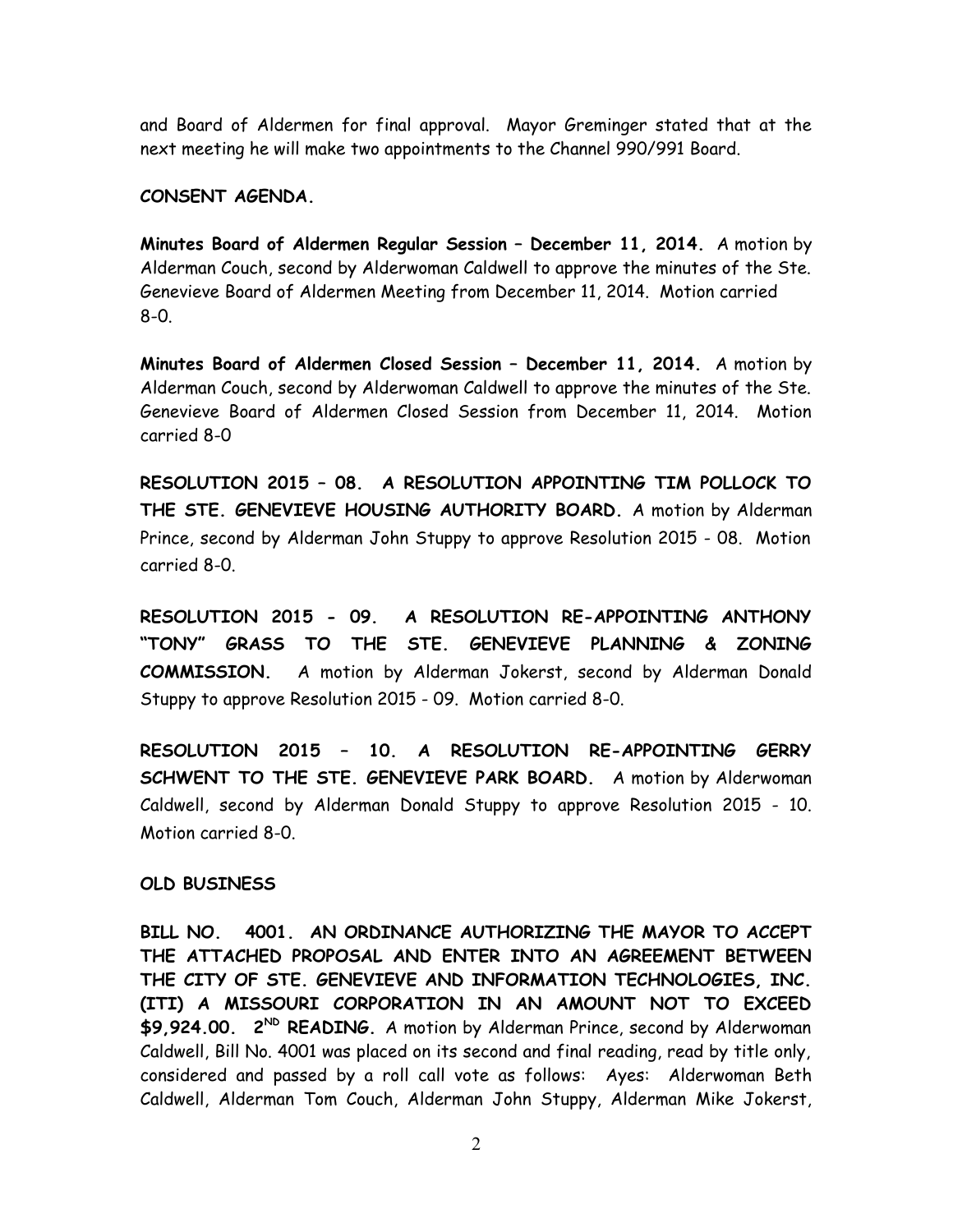Alderman Richard Huck, Alderman Donald Stuppy, Alderman Joe Prince, and Alderman Teddy Ross. Nays: None Motion carried 8-0. Thereupon Bill No. 4001 was declared Ordinance No. 3940 signed by the Mayor and attested by the City Clerk.

**BILL NO. 4002. AN ORDINANCE AUTHORIZING THE MAYOR TO ENTER INTO AN AGREEMENT BETWEEN THE CITY OF STE. GENEVIEVE AND THE STE. GENEVIEVE COMMUNITY ACCESS TELEVISION BOARD (CHANNEL 990/991). 2ND READING.** A motion by Alderman Jokerst, second by Alderman Prince, Bill No. 4002 was placed on its second and final reading, read by title only, considered and passed by a roll call vote as follows: Ayes: Alderwoman Beth Caldwell, Alderman Tom Couch, Alderman John Stuppy, Alderman Mike Jokerst, Alderman Richard Huck, Alderman Donald Stuppy, Alderman Joe Prince, and Alderman Teddy Ross. Nays: None Motion carried 8-0. Thereupon Bill No. 4002 was declared Ordinance No. 3941 signed by the Mayor and attested by the City Clerk.

## **NEW BUSINESS**

**BILL NO. 4003. AN ORDINANCE AUTHORIZING THE MAYOR TO ENTER INTO A TEXTCASTER LICENSE AGREEMENT BETWEEN THE CITY OF STE. GENEVIEVE AND MOBILE MEDIA TECHNOLOGIES, LLC. 1ST READING.** A motion by Alderman Donald Stuppy, second by Alderman Prince, Bill No. 4003 was placed on its first reading, read by title only, considered and passed with a 8-0 vote of the Board of Aldermen.

**PUBLIC COMMENTS –** Mr. Robert Browne, 498 Merchant Street addressed the Mayor and Board of Aldermen with him recently being burglarized and his on-going court issues.

## **OTHER BUSINESS**

A motion by Alderman Couch, second by Alderman John Stuppy, to approve the request for a demolition permit to be issued for 100 Market Street. Motion carried 8-0.

## **MAYOR/BOARD OF ALDERMEN COMMUNICATION - None**

**EXECUTIVE/CLOSED SESSION.** A motion by Alderwoman Caldwell, second by Alderman Couch to go into closed session to discuss Real Estate issues. Motion